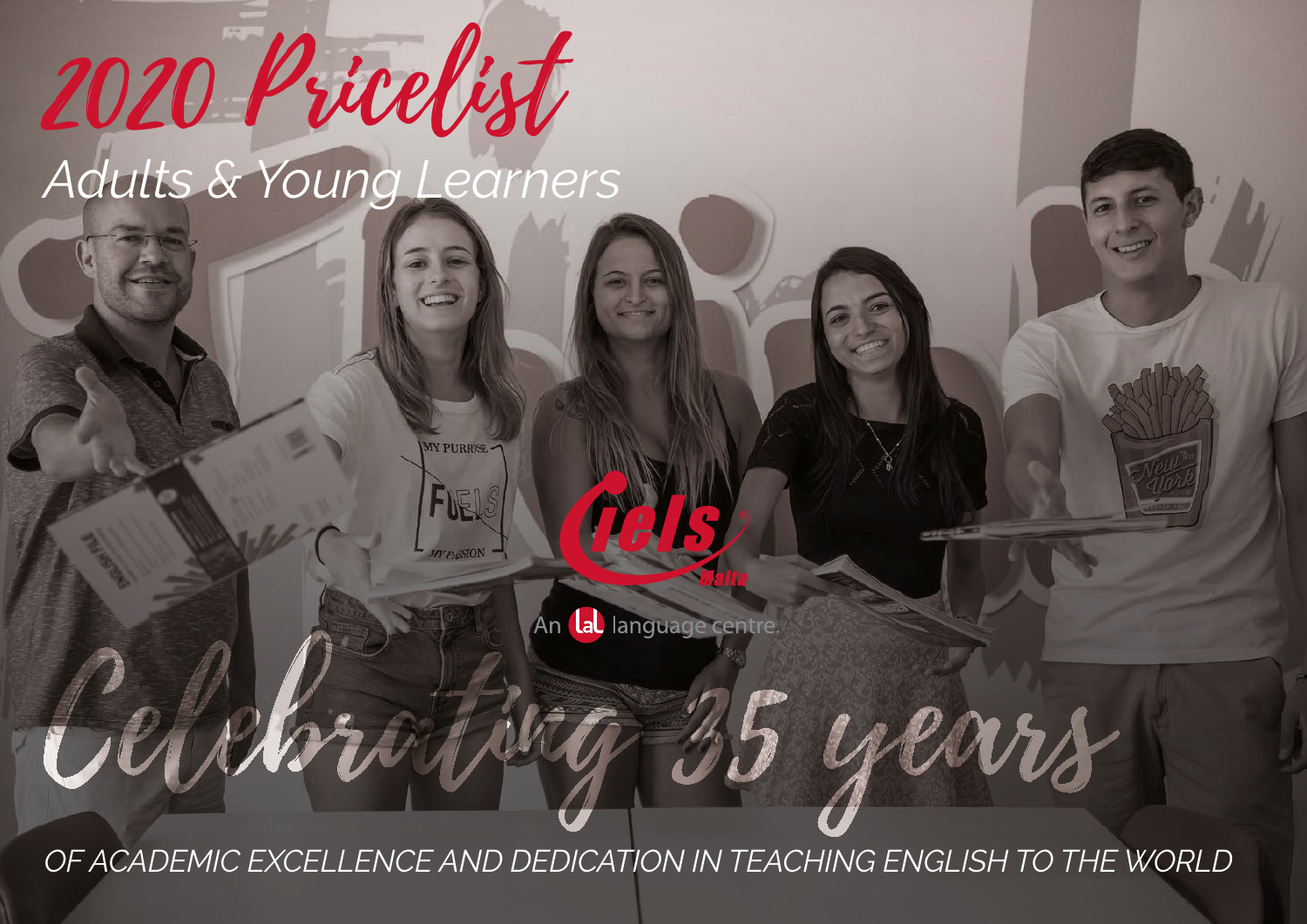

#### **Core English Courses**

€ EUR including<br>taxes at the current rates.

Our Core English courses are ideal for those looking to learn English that can be used in everyday life situations.

| Per person per week                   | 1-7 | 8-20<br>weeks weeks weeks | $21+$                    | Length<br>(weeks) | Course dates                                                                                             | Time of dav          | Hours<br>per<br>week | Min.<br>level | Max.<br>class<br>size |
|---------------------------------------|-----|---------------------------|--------------------------|-------------------|----------------------------------------------------------------------------------------------------------|----------------------|----------------------|---------------|-----------------------|
| General English                       | 210 | 195                       | 180                      | An                | All vear                                                                                                 | Morning or Afternoon | 15                   | All           | 12                    |
| Intensive English                     | 305 | 260                       | 230                      | Any               | All vear                                                                                                 | Morning or Afternoon | 22.5                 | All           | 12                    |
| Mini-Group English                    | 305 | 260                       | <b>230</b>               | Anv               | All vear                                                                                                 | Morning or Afternoon | 15                   | All           | 6                     |
| <b>Business English</b>               | 350 | $\sim$                    | $\overline{\phantom{a}}$ | $1-7$ (only)      | All vear                                                                                                 | Morning or Afternoon | 15                   | Β1            | 6                     |
| English for 40+ with activity package | 426 | $\sim$                    | $\overline{\phantom{a}}$ | $1 - 2$           | 02 - 13 Mar, 06 - 17 Apr, 04 - 15 May, 01 - 12 Jun,<br>31 Aug - 11 Sep, 28 Sep - 09 Oct, 26 Oct - 06 Nov | Morning or Afternoon | 15                   | All           | 6                     |

Supplement of EUR 60 per person per week applies during the period 15 Jun - 04 Sep for 1-7 week courses.

#### **Supplementary Courses**

Students will benefit from having General English lessons combined with English for specific subjects or careers.

| Per person per week                 | $1 - 7$ | 8-20                     | $21+$<br>weeks weeks weeks | Length<br>(weeks) | Course dates | Time of day          | <b>Hours</b><br>per<br>week | Min.<br>level  | Max.<br>class<br>size |
|-------------------------------------|---------|--------------------------|----------------------------|-------------------|--------------|----------------------|-----------------------------|----------------|-----------------------|
| <b>Business English Plus</b>        | 170     | $\overline{\phantom{a}}$ | $\sim$                     | $1-7$ (only)      | All year     | Morning or Afternoon | 7.5                         | <b>B1</b>      | 6                     |
| Mini Group English Plus             | 140     | 120                      | 100                        | Any               | All year     | Morning or Afternoon | 75                          | All            | 6                     |
| <b>IELTS Plus</b>                   | 110     | $\overline{\phantom{a}}$ | $\sim$                     | $1-7$ (only)      | All year     | Morning or Afternoon | 7.5                         | <b>B1</b>      | 12                    |
| <b>TOFIC Plus</b>                   | 110     | $\sim$                   | $\overline{\phantom{0}}$   | $1-7$ (only)      | All year     | Morning or Afternoon | 7.5                         | <b>B1</b>      | 12                    |
| English for Academic Purposes (EAP) | 110     |                          | $\sim$                     | $1-7$ (only)      | All year     | Morning or Afternoon | 7.5                         | <b>B1</b>      | 12                    |
| <b>Conversation English</b>         | 110     | $\overline{\phantom{a}}$ | $\overline{\phantom{0}}$   | $1-7$ (only)      | All year     | Morning or Afternoon | 7.5                         | All            | 12                    |
| Pronunciation English               | 80      | $\overline{\phantom{a}}$ | $\sim$                     | $1-7$ (only)      | All year     | Morning or Afternoon |                             | A <sub>1</sub> | 12                    |
| English for Work                    | 110     | 70                       | 70                         | Any               | All year     | Morning or Afternoon | 7.5                         | <b>B1</b>      | 12                    |

### **Exam Preparation**

These courses are designed to provide students with all the skills and techniques necessary to achieve their best results in internationally-recognised English exams.

| Per course                              | Price | Length<br>(weeks) | Course dates     | Provisional<br>exam dates | Hours<br>per<br>week | Min<br>level   | Max<br>class<br>size |
|-----------------------------------------|-------|-------------------|------------------|---------------------------|----------------------|----------------|----------------------|
|                                         |       |                   | 03 Feb - 13 Mar  | 13 Mar                    |                      |                |                      |
| Cambridge                               | 1830  | 6                 | 27 Apr - 05 Jun  | 06 Jun                    | 22.5                 | <b>B2</b>      | 10                   |
| B <sub>2</sub> First                    |       |                   | 20 Jul - 28 Aug  | 27 Aug                    |                      |                |                      |
|                                         |       |                   | 26 Oct - 04 Dec  | 01 Dec                    |                      |                |                      |
|                                         |       |                   | 03 Feb - 13 Mar  | 14 Mar                    |                      | C1             |                      |
| Cambridge                               | 1830  | 6                 | 04 May - 12 Jun  | 10 Jun                    | 22.5                 |                | 10 <sup>2</sup>      |
| C <sub>1</sub> Advanced                 |       |                   | 20 July - 28 Aug | 28 Aug                    |                      |                |                      |
|                                         |       |                   | 26 Oct - 04 Dec  | 02 Dec                    |                      |                |                      |
|                                         |       |                   | 27 Jan - 06 Mar  | 07 Mar                    |                      | C <sub>2</sub> |                      |
| Cambridge<br>C <sub>2</sub> Proficiency | 1830  | 6                 | 04 May - 12 Jun  | 12 Jun                    | 22.5                 |                | 10                   |
|                                         |       |                   | 26 Oct - 04 Dec  | 03 Dec                    |                      |                |                      |

### **Teacher Training**

A special course designed for candidates with little to no previous teaching (ELT) experience.

| Per course                | Length<br>(weeks) | Price | Course dates                                       | <b>Hours</b><br>per<br>week | Min.<br>level | Max.<br>class<br>size |
|---------------------------|-------------------|-------|----------------------------------------------------|-----------------------------|---------------|-----------------------|
| Intensive<br><b>CELTA</b> | 4                 | 1640  | 9 Mar - 3 Apr<br>13 July - 7 Aug<br>5 Oct - 30 Oct | 40+                         | <b>Native</b> | 12                    |

#### **Private Tuition**

Available for all levels, these lessons allow students to gain confidence and improve their English skills through personalised lessons focused on their specific needs.

|                                    | Per 45-minute lesson per person | 2 - 19 lessons           | 20+ lessons              | Price per course | Min.<br>Level | Max.<br>Class<br>size |
|------------------------------------|---------------------------------|--------------------------|--------------------------|------------------|---------------|-----------------------|
| General Private Tuition            |                                 | 47                       | 43                       |                  | All           |                       |
| English for Two (price per person) |                                 | 35                       | 30                       |                  | All           |                       |
|                                    | 5 lessons / 3.75 hours          |                          | $\overline{\phantom{a}}$ | 225              | All           |                       |
| <b>ESP Private Tuition</b>         | 10 lessons / 7.5 hours          | $\overline{\phantom{0}}$ | $\overline{\phantom{a}}$ | 370              | Αll           |                       |

Non standard hours courses upon request. A supplement of €20 per lesson will apply.

### Adults

**IELS**

Malta

**Fees**

### *Fixed fees:* **Registration:** 50

**Course materials and course book:** 25 per course (per 8 weeks of study. Exam Prep only pay one course book

*Other fees:*

**Accommodation placement:** 30 **Change:** 60 **Document courier:** 70 **Travel & medical insurance:** 10 per v

**Flight Delay:** 20 **Eco Tax:** up to 5

### **Key information**

**Minimum age:** 18 between 15 Jun to 04 Sep. 16 for the rest of the year<br>unless otherwise indicated; students under 18 are legally minors and are<br>subject to additional terms and conditions

**Minimum stay:** 1 week

**Courses start:** Every Monday unless otherwise stated. For beginner, first Monday of each month

**School closing dates:** 01 Jan, 10 Feb, 19 Mar, 31 Mar, 10 Apr (GF), 01 May, 29 Jun, 08 Sep, 21 Sep, 08 Dec, 25 Dec, 01 Jan 2021 Please note that there are no reductions for courses taken during weeks when the school is closed.

### **Notes**

**Core English Courses:** Students booked on Intensive English courses for 8+ weeks stays are eligible to FREE upgrade to Business English OR Exam Preparation courses (IELTS, TOEIC or Cambridge), subject to availability.

**Supplementary Courses:** These courses may be combined with one of the core courses except Intensive English. Printed materials are provided for IELTS and TOEIC. Course book can be purchased at extra cost. IELTS and TOEIC examination fees are not included. Exam bookings must be placed at least 10 weeks before the exam date.

**Exam Prep:** Cambridge Examination fees are not included. Bookings for ALL Cambridge exams must be placed at least 10 weeks before the date<br>of the exam. Please note the dates where exams fall on a weekend, flights<br>should be booked accordingly. Dates listed are for written exams only. Spoken exams occur up to one week before or after the written exams.

**Private Tuition:** English for Two requires 2 people of similar level to book together and can not be booked only by 1 person.

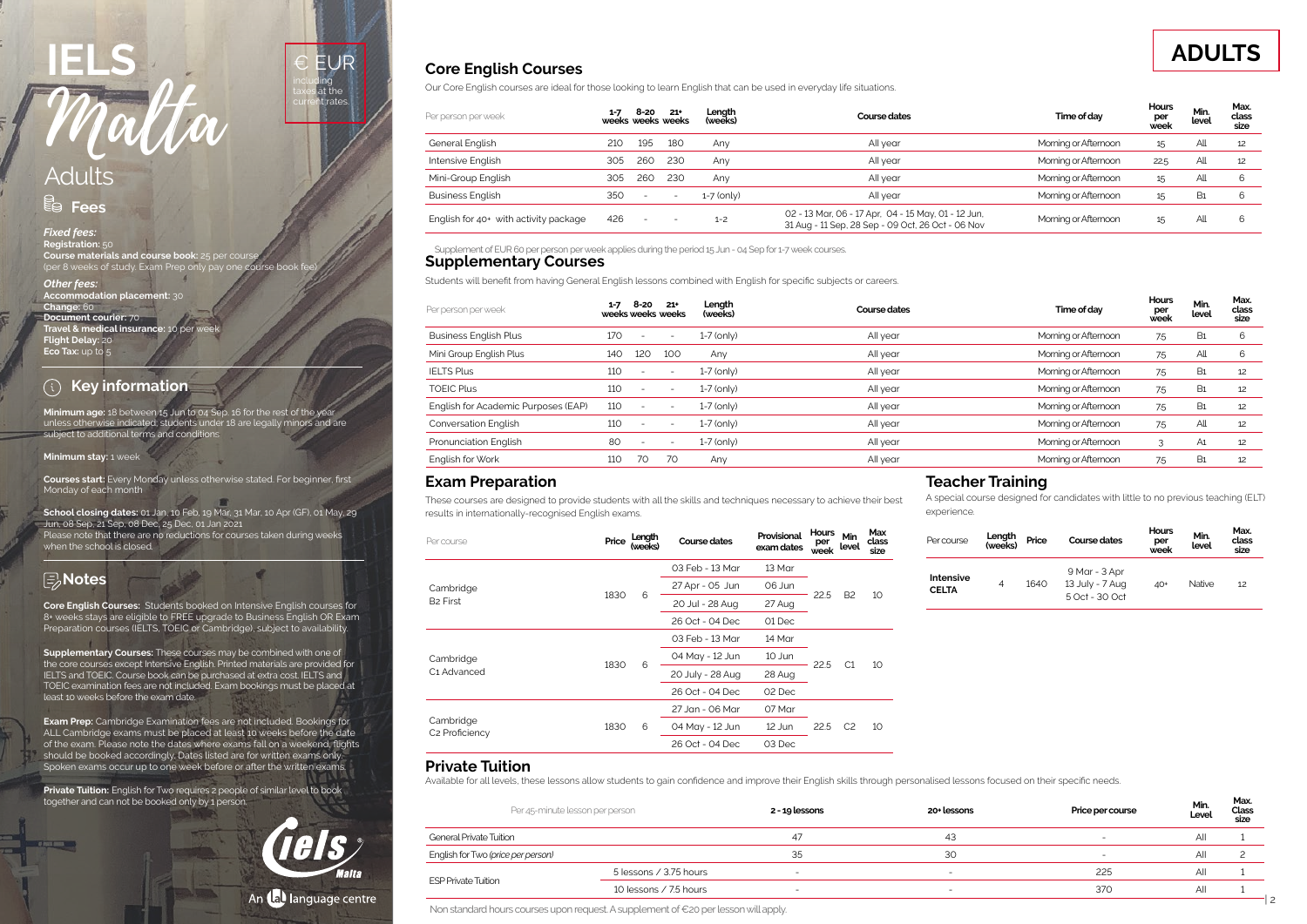### **Work Experience Internship Programme**

These programmes are ideal to students who are looking to improve their English language skills, while gaining work experience in their field of interest. Students will need to book at least two weeks' tuiton. Valid only f

|                        | Placement fel<br>$-1$ | Placement le | Leve |
|------------------------|-----------------------|--------------|------|
| Study & Work Placement |                       | 12 weeks+    |      |
|                        |                       |              |      |

### **Residence Accommodation**

Minimum age 18. Bookings run from Saturday to Saturday or Sunday to Sunday. Check in 14.00, check out 11.00.

|                                        |        | Bathroom |                  |               | Supplements      |        |                 |         |  |
|----------------------------------------|--------|----------|------------------|---------------|------------------|--------|-----------------|---------|--|
| Per person per week<br>(room only)     | Room   |          | $1 - 7$<br>weeks | $8+$<br>weeks | <b>Breakfast</b> | Dinner | 02 May - 26 Sep |         |  |
|                                        |        |          |                  |               | only             | only   | 1-7 weeks       | 8+weeks |  |
| Day's Inn Hotel Room<br>5 mins on foot | Twin   | Fn-suite | 182              | 175           | 35               | 112    | 98              | 70      |  |
|                                        | Single | En-suite | 301              | 294           | 35               | 112    | 133             | 91      |  |
| Day's Inn Studio<br>5 mins on foot     | Twin   | En-suite | 210              | 203           | 35               | 112    | 98              | 70      |  |
|                                        | Single | En-suite | 308              | 301           | 35               | 112    | 133             | 91      |  |
| Howard Hotel Room<br>15 mins on foot   | Twin   | Private  | 175              | 168           | 35               | 112    | 98              | 70      |  |
|                                        | Single | Private  | 294              | 287           | 35               | 112    | 133             | 91      |  |

### **Homestay Accommodation**

Bookings run from Saturday to Saturday or Sunday to Sunday. Check in 14.00, check out 11.00.

|                                                                         |        |          |                  | <b>Half Board</b> |               | Supplements        |                   |  |  |
|-------------------------------------------------------------------------|--------|----------|------------------|-------------------|---------------|--------------------|-------------------|--|--|
| Per person per week                                                     | Room   | Bathroom | $1 - 7$<br>weeks | $8+$<br>weeks     | Special diets | 02 May - 26<br>Sep | Wireless Internet |  |  |
| Homestay<br>Up to 45 minutes to school<br>by public transport           | Shared | Shared   | 210              | 203               | 50            | 63                 | 20                |  |  |
|                                                                         | Single | Shared   | 273              | 266               | 50            | 112                | 20                |  |  |
|                                                                         | Single | Private  | 350              | 336               | 50            | 112                | 20                |  |  |
| Executive Homestay<br>Up to 30 minutes to school<br>by public transport | Single | Private  | 378              | 357               | 50            | 112                | Included          |  |  |

### **Hotel, Guest House & Apartment Accommodation**

Minimum age 18. Breakfast included for hotel rates.

|                                       |                                          |          |                  | $8 +$ | Supplements                              |                                 |
|---------------------------------------|------------------------------------------|----------|------------------|-------|------------------------------------------|---------------------------------|
| Per person per week                   | Room type                                | Bathroom | $1 - 7$<br>weeks | weeks | 02 May - 26 Sep<br>$1 - 7$ weeks         | 02 May - 26 Sep<br>$8 + wee$ ks |
|                                       | Shared                                   | Shared   | 210              | 203   | 98                                       | 70                              |
| Tigne Apartments<br>2 minutes on foot | Single                                   | Shared   | 308              | 301   | 133                                      | 91                              |
|                                       | 2-bedroom<br>Apartment for<br>Single use | Private  | 616              | 602   | 133                                      | 91                              |
|                                       |                                          |          |                  |       | 01-05 Jan, 28 Mar - 28 Jun,<br>02-31 Oct | 28 Jun - 03 Oct                 |
| Bay View Hotel<br>$\hat{H}$ $\hat{H}$ | Single                                   | En-suite | 378              | ÷,    | 196                                      | 511                             |
| 15 minutes on foot                    | Twin/Double                              | En-suite | 252              |       | 140                                      | 231                             |
| Rocca Nettuno<br>Suites<br>0.0000     | Single                                   | Fn-suite | 861              |       | 84                                       | 329                             |
| 1 minute on foot                      | Twin/Double                              | En-suite | 518              |       | 84                                       | 210                             |
| Waterfront Hotel<br>☆☆☆☆              | Single                                   | En-suite | 735              |       | 175                                      | 357                             |
| 15 minutes on foot                    | Twin/Double                              | Fn-suite | 490              |       | 175                                      | 182                             |
| The Palace Hotel<br><b>☆☆☆☆☆</b>      | Single                                   | En-suite | 1036             | ÷,    | 455                                      | 455                             |
| 15 minutes on foot                    | Twin/Double                              | En-suite | 665              |       | 455                                      | 455                             |

#### **Transfers**

Students met by an IELS representative and escorted from the airport. A surcharge of EUR 20 per hour applies for arrivals delayed by more than two hours.

| Airport                           | Travel time to school | Return<br>Inbound |    | Scheduled landing<br>(Malta time) | Scheduled take-off<br>(Malta time) |  |
|-----------------------------------|-----------------------|-------------------|----|-----------------------------------|------------------------------------|--|
| Malta International Airport (MLA) | 25 mins by road       | 29                | 51 | Any time, all year                | Any time, all year                 |  |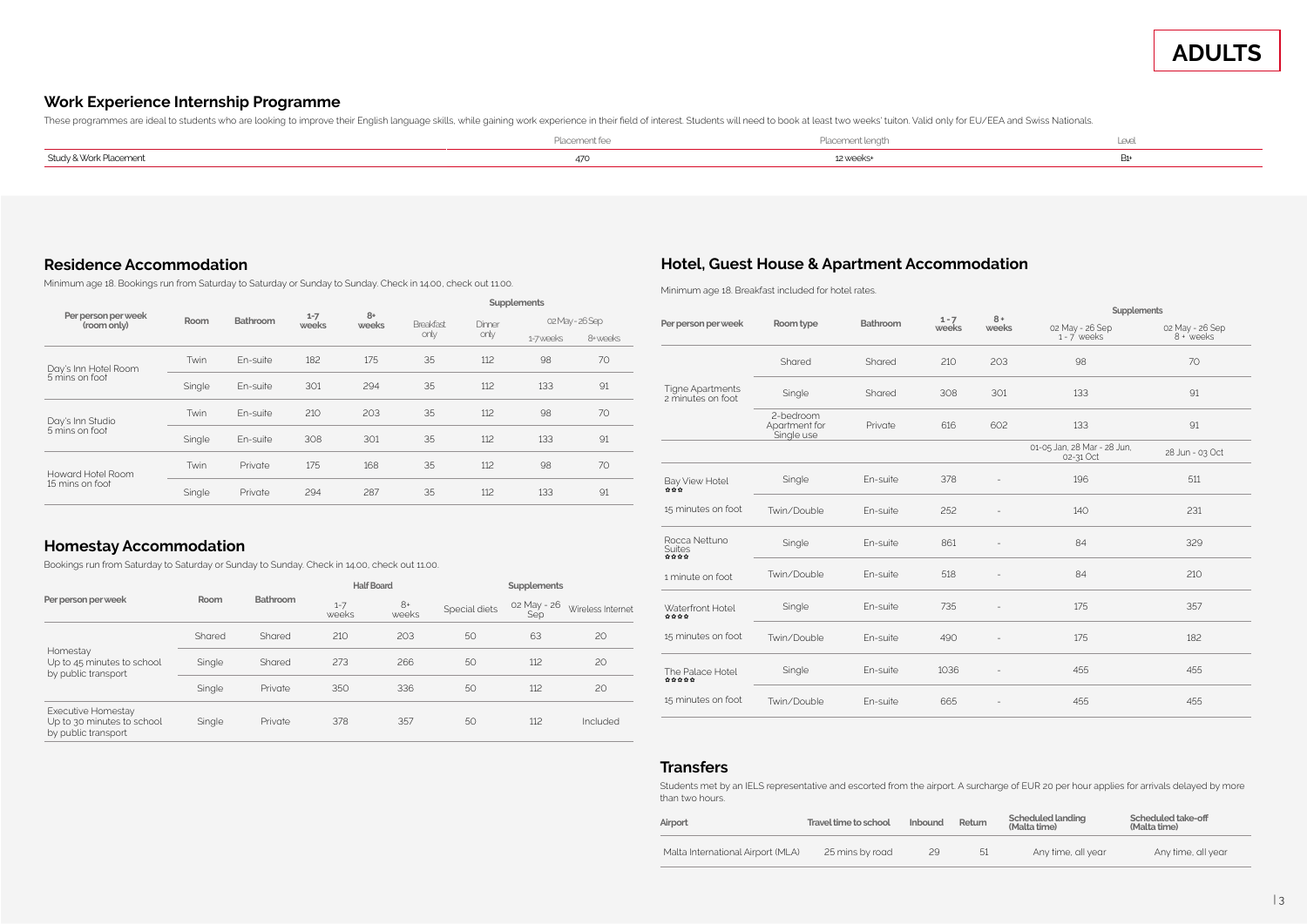

## **IELS** ADULTS Gozo

Adults

### **Fees**

*Fixed fees:* **Registration:** 50 **Course materials and course book:** 25 per course (per 8 weeks of study)

*Other fees:* **Accommodation placement:** 30 **Change:** 60 **Document courier:** 70 **Travel & medical insurance:** 10 per week **Flight Delay:** 20

### **Key information**

• **Minimum age:** 18

• **Minimum stay:** 1 week

• **Courses start:** Every Monday unless otherwise stated.

• **School closing dates:** 01 Jan, 10 Feb, 19 Mar, 31 Mar, 10 Apr (Gf), 01 May, 29 Jun, 08 Sep, 21 Sep, 08 Dec, 25 Dec, 01 Jan 2021 Please note that there are no reductions for courses taken during weeks when the school is closed.

### **Core English Courses**

Our Everyday English courses are ideal for those looking to learn English that can be used in everyday life situations.

| Per person per week     | $1 - 7$ | 8-20                     | $21+$   | Length<br>weeks weeks weeks (weeks) | Course dates | <b>Hours</b><br>per<br>week | Min level      | Max<br>class<br>size |
|-------------------------|---------|--------------------------|---------|-------------------------------------|--------------|-----------------------------|----------------|----------------------|
| General English         | 175     | 170                      | 165     | Anv                                 | All vear     | 15                          | All            | 10                   |
| Intensive English       | 270     |                          | 260 230 | Anv                                 | All vear     | 22.5                        | All            | 10                   |
| <b>Business English</b> | 350     | $\overline{\phantom{a}}$ | $\sim$  | Anv                                 | All vear     | 15                          | B <sub>1</sub> |                      |

#### **Private Tuition**

Available for all levels, these lessons allow students to gain confidence and improve their English skills through personalised lessons focused on their specific needs.

| Price per lesson per person |                                    | Min<br>Price per<br>$2 - 19$<br>$20+$<br>level<br>lessons<br>lessons<br>course |    |     |     | Max<br>class<br>size |
|-----------------------------|------------------------------------|--------------------------------------------------------------------------------|----|-----|-----|----------------------|
| General Private Tuition     |                                    | 47                                                                             | 43 | ٠   | All |                      |
|                             | English for Two (Price per person) |                                                                                | 30 |     | All | 2                    |
|                             | 5 lessons / 3.75 hours             | ٠                                                                              | ۰  | 225 | All |                      |
| <b>FSP Private Tuition</b>  | 10 lessons / 75 hours              | ۰                                                                              | ۰  | 370 | All |                      |

### **Residence Accommodation**

Minimum age 18. Bookings run from Saturday to Saturday or Sunday to Sunday. Check in 14.00, check out 11.00.

|                                     |        | Self-catering |           | Supplements |                 |          |
|-------------------------------------|--------|---------------|-----------|-------------|-----------------|----------|
| Per person per week                 | Room   | Bathroom      |           |             | 13 Jun - 06 Sep |          |
|                                     |        |               | 1-7 weeks | 8+ weeks    | 1-7 weeks       | 8+ weeks |
| Migiarro Residence<br>Self-Catering | Twin   | Shared        | 175       | 168         | 70              | 70       |
| Apartment<br>On-site                | Single | Shared        | 245       | 238         | 140             | 91       |

### **Homestay Accommodation**

Accommodation bookings start on Saturdays and Sundays.

|                                                                        |        |          |     | Half-board         | Supplements      |                    |                             |  |
|------------------------------------------------------------------------|--------|----------|-----|--------------------|------------------|--------------------|-----------------------------|--|
| Per person per week                                                    | Room   | Bathroom |     | 1-7 weeks 8+ weeks | Special<br>diets | 02 May -<br>26 Sep | <b>Wireless</b><br>Internet |  |
| Homestay                                                               | Shared | Shared   | 210 | 203                | 50               | 63                 | 20                          |  |
| Up to 1 hour to<br>school by public                                    | Single | Shared   | 273 | 266                | 50               | 112                | 20                          |  |
| transport                                                              | Single | Private  | 350 | 336                | 50               | 112                | 20                          |  |
| Executive Homestay<br>Up to 1 hour to<br>school by public<br>transport | Single | Private  | 378 | 357                | 50               | 112                | Included                    |  |

### **Hotel, Guest House & Apartment Accommodation**

Minimum age 18. Breakfast included.

| Per person per week                    | Room                               | Bathroom | Supplements<br>$1 - 7$ |                 |                 |
|----------------------------------------|------------------------------------|----------|------------------------|-----------------|-----------------|
|                                        |                                    | weeks    |                        | 28 Jun - 03 Oct | 24 Dec - 31 Dec |
|                                        | Single                             | En-suite | 588                    | 112             | 112             |
|                                        | Twin or<br>double                  | Fn-suite | 371                    | 112             | 112             |
| Grand Hotel ☆☆☆☆<br>10 minutes by foot | Single with<br>sea view            | Fn-suite | 462                    | 112             | 112             |
|                                        | Twin or<br>double with<br>sea view | Fn-suite | 679                    | 112             | 112             |

### **Transfers**

A surcharge of EUR 20 per hour applies for arrivals delayed by more than two hours.

| Airport                                 | <b>Travel time</b><br>to school      | Inbound Return |    | Scheduled landing<br>(Malta time) | Scheduled take-<br>off (Malta time) |
|-----------------------------------------|--------------------------------------|----------------|----|-----------------------------------|-------------------------------------|
| Malta<br>International<br>Airport (MLA) | $1.5 - 2$ hours by<br>road and ferry | 63             | 95 | Any time,<br>all vear             | Any time,<br>all vear               |



€ EUR

including<br>taxes at the<br>current rates.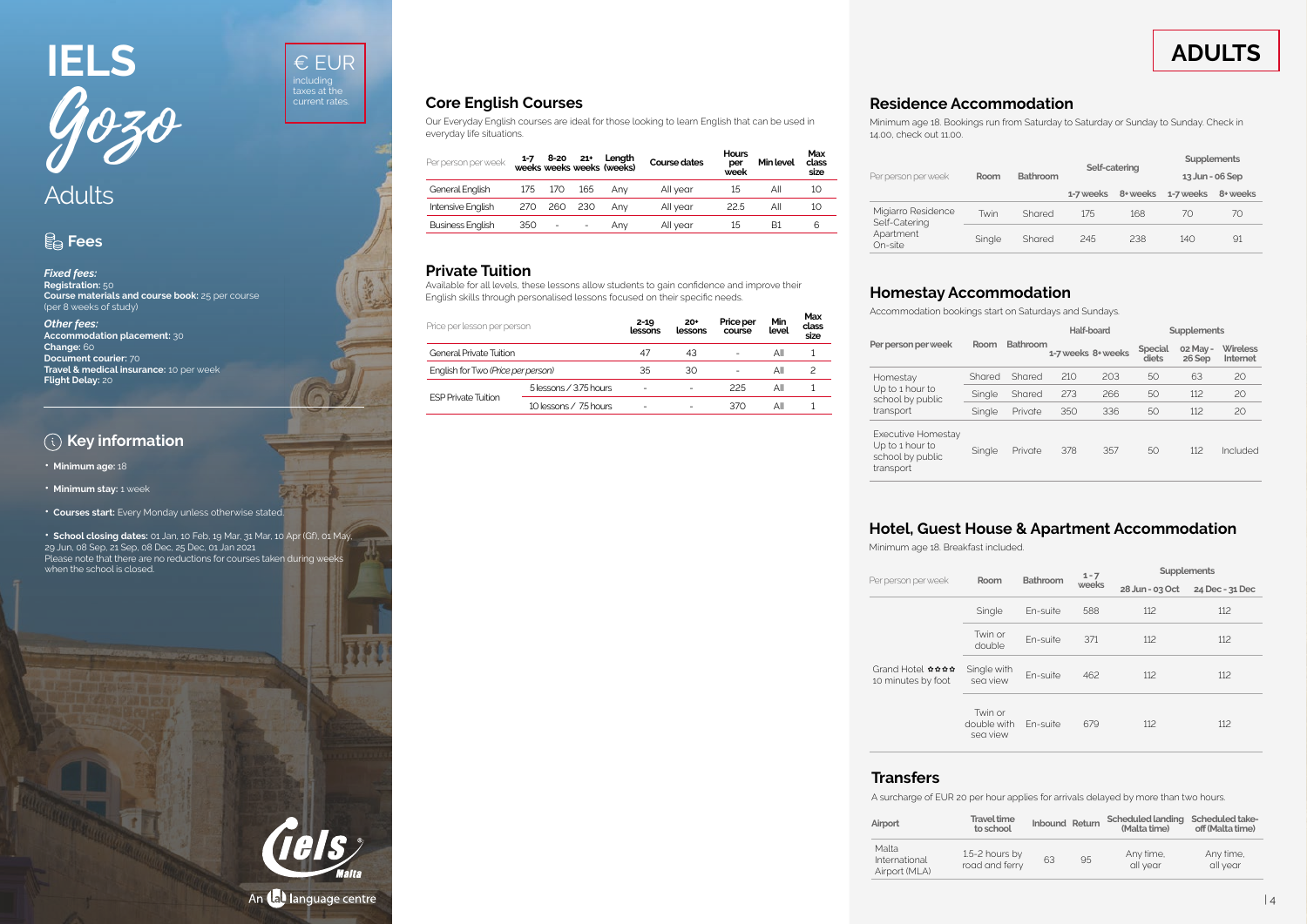

### Young Learners

### **Fees**

• **Registration:** Included

- **Accommodation placement:** Included
- **Change:** 60

• **Document Courier:** 70

• **Travel & Medical Insurance:** 10 per week

• **Unaccompanied Minor:** 35

• **Homestay Special Diet Supplement:** 50 per week

• **Homestay Wireless Internet Supplement:** 20 per week

• **PADI Manual:** 80

Manual must be purchased directly from the Diving Centre in Malta.

### **Key information**

• **Minimum age:** Age ranges are a guide and IELS reserves the right to accept students outside these ages occasionally.

• **Minimum stay:** 1 week • **Class size:** 15

• **School closing dates:** 10 Apr (GF), 31 Mar, 29 Jun.

together, please contact us for a group quotation.

No refunds will be made for lessons missed on these days.

• **Visa information:** Please see our website for more details. • All prices are per person per week unless stated otherwise. If you wish to send a group of 10 or more students travelling

### **Our programmes**

### *Full packages including accommodation, meals and transfers:*

| Vacation English Plus | 20 English lessons                          | Daily daytime activities/excursions except Wednesdays, Fridays and Saturdays, and<br>daily evening activities |                                                                             | For non-residential courses |
|-----------------------|---------------------------------------------|---------------------------------------------------------------------------------------------------------------|-----------------------------------------------------------------------------|-----------------------------|
| Summer Camp           | (15 hours per week)                         | Daily daytime and evening activities/excursions                                                               | for Young Learners, please<br>see our Day and Family<br>Programmes overleaf |                             |
| Abitur 30             | 30 English lessons<br>(22.5 hours per week) | 7 evening activities                                                                                          |                                                                             | $(page 6)$ .                |

### • **IELS Malta**

#### **Courses**

| Per person per week                       |                          | <b>Club Residence</b><br>Shared bedroom,<br>shared bathroom |                          | <b>Centre Residence</b><br>Shared bedroom,<br>shared bathroom |                          | Homestay<br>Shared bedroom,<br>shared bathroom |           | <b>Course dates</b><br>Ages        |  |
|-------------------------------------------|--------------------------|-------------------------------------------------------------|--------------------------|---------------------------------------------------------------|--------------------------|------------------------------------------------|-----------|------------------------------------|--|
|                                           | <b>First week</b>        | Extra week                                                  | <b>First week</b>        | Extra week                                                    | <b>First week</b>        | Extra week                                     |           |                                    |  |
| Vacation English Plus (Summer)            | 829                      | 762                                                         | 897                      | 829                                                           | 667                      | 601                                            | $13 - 17$ | 30 May - 06 Sep                    |  |
| Vacation English Plus (Easter,<br>Autumn) | $\overline{\phantom{a}}$ | $\sim$                                                      | $\sim$                   | $\sim$                                                        | 547                      | 491                                            | $13 - 17$ | 28 Mar - 19 Apr<br>03 Oct - 08 Nov |  |
| Abitur 30 (Summer)                        | $\overline{\phantom{a}}$ | ٠                                                           | 1032                     | 960                                                           | 802                      | 732                                            | $16 - 17$ | 30 May - 06 Sep                    |  |
| Abitur 30 (Easter, Autumn)                | $\overline{\phantom{a}}$ | $\overline{\phantom{a}}$                                    | $\sim$                   | $\sim$                                                        | 674                      | 603                                            | $16 - 17$ | 28 Mar - 19 Apr<br>03 Oct - 08 Nov |  |
| Summer Camp English                       | 867                      | 795                                                         | $\overline{\phantom{a}}$ | $\sim$                                                        | $\overline{\phantom{a}}$ | $\sim$                                         | $8 - 12$  | 27 Jun - 23 Aug                    |  |

#### **Upgrades**

| Upgrade*                 | Length   | Price per course |
|--------------------------|----------|------------------|
| Diving - PADI Open Water | 4-5 days | 480              |
| Diving - PADI Advanced   | 3 days   | 380              |

### **Transfers**

|                                      | <b>Arrival transfer</b> | <b>Return transfer</b> | Scheduled landing/<br>take-off |
|--------------------------------------|-------------------------|------------------------|--------------------------------|
| Malta International<br>Airport (MLA) | 29                      | 51                     | Any time                       |

\*Transport home not included

An **(a)** language centre

**Ciels** 

### **YOUNG LEARNERS**